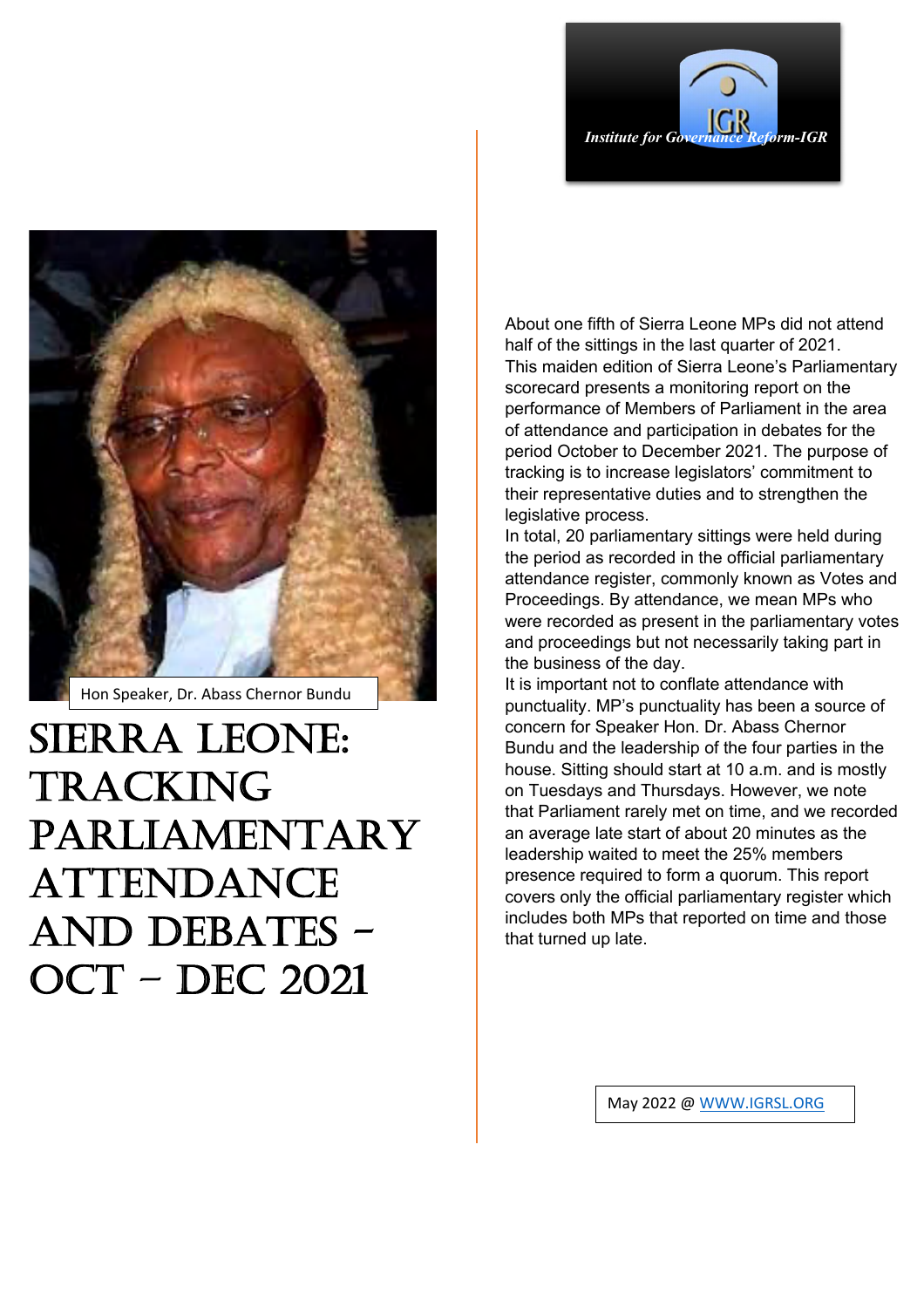### **Analysis of MP Attendance**

Overall. MP attendance is encouraging: 75% of MPs attended at least 50% of the 20 sittings. About 20% of MPs did not attend half of the 20 sittings. A total of 92 MPs (representing 64% of Parliament) attended more than 70% of the sittings, while 27 MPs (19%) attended between 10 and 13 sittings. Another 27 members (19%) attended less than half (below nine) of the sittings.

MP turnover has been historically high in Sierra Leone. Only 24% of MPs were retained in the 2018 elections, showing increased citizen dissatisfaction with the performance of elected representatives. Commitment to duty as reflected in regular attendance and participation in sessions is critical for Parliament's scrutiny and oversight roles as well as for the overall functioning of government.

#### **Scope**

This tracking does not cover the Parliamentary leadership which include Speaker, Deputy Speaker, and party leaders in Parliament. The Parliamentary leadership determines the calendar of Parliament and the structure of debate. Their inclusion will create an undue advantage to ordinary members.

# **Best Performing MPs on Attendance**



**Bai Kurr K Sanka III** Tonkolili



010 Hon, Zainab K. Brima SLPP Kailahun



032 Hon. Dr. Mark M. Kalokoh **APC Bombali** 



049 Hon, Hassan Sankoh **APC Tonkolili** 



Hon. Bai S. Kamara **NGC Kambia** 



Hon. James O. Tholley **APC Tonkolili** 



Hon. Aaron A. Koroma **APC Tonkolili** 



**APC Karene** 



Hon. Alusine B. Kamara Hon. Joseph Williams-Lamin Hon Dr. Ibrahim B. Kamara **Bo SLPP APC Port Loko** 





120 Hon, Tennison H. Sandy **SLPP Western Urban** 



Hon, Abdul T. Kamara **NGC Kambia** 



086 Hon. Neneh Lebbie SLPP Bo



Hon, PC Fasalie K. Marrah III Falaba



Hon PC

Sheriff A. Badara III

Bonthe

036 Hon. Emmanuel A. Koroma **APC Bombali** 



077 Hon, Abdul Karobo Port Loko North-West



102 Hon. Alex M. Rogers **SLPP Pujehun** 



122 Hon. Alieu I. Kamara **SLPP West** 

Hon, PC

**Bai S.S. Ghereh III** 

Port Loko North-West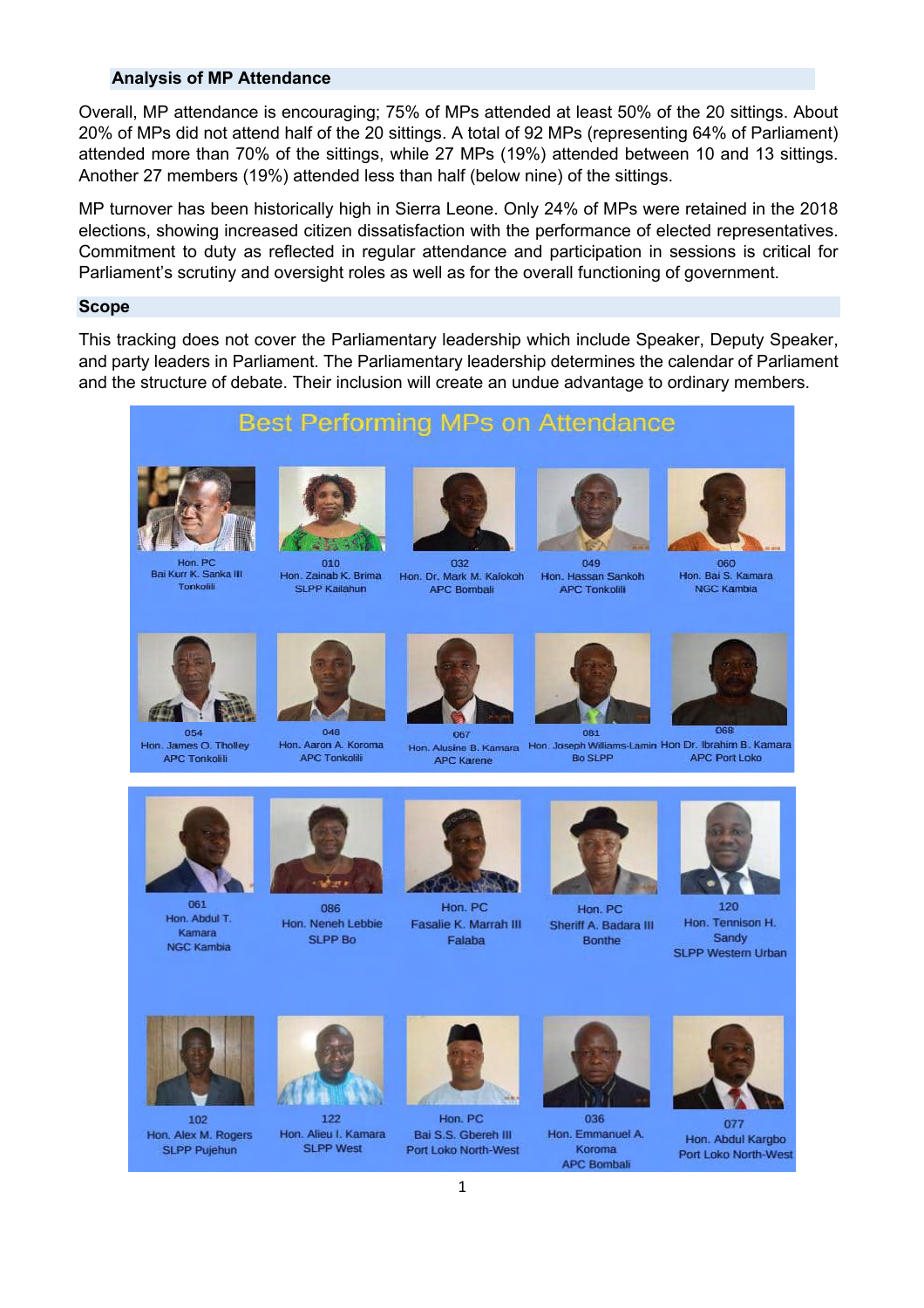# **Three Sittings with the Highest Absenteeism**

October 21st (51 attendees), November 4th (54 attendees), and November 9th (52 attendees) produced the highest levels of absenteeism in the last quarter of 2021. The table below shows the business of parliament on the three days with lowest attendance:

| <b>Date</b> | <b>Bills/reports/agreements for discussion</b>                              | <b>Attendance</b> |
|-------------|-----------------------------------------------------------------------------|-------------------|
| Thurs       | The National Payment System Act, 2021<br>٠                                  | 95                |
| 21          | The Customary Land Rights Act, 2021                                         |                   |
| Oct         | The National Land Commission Act, 2021                                      |                   |
| 2021        | The Gender Empowerment Act, 2021<br>٠                                       |                   |
| Thurs 4     | Agreement on Defence Industry Cooperation with Turkey                       | 92                |
| <b>Nov</b>  | Agreement with General Beverages Company Limited (SL) Nov. 2021.<br>٠       |                   |
| 2021        | The Allied Health Professions Act, 2020.                                    |                   |
| Tue 9       | Agreement between the GoSL and the Russian Federation on Visa-<br>$\bullet$ | 94                |
| <b>Nov</b>  | Free Travels for Holders of Diplomatic or Service Passport.                 |                   |
| 2021        | The National Investment Board Act, 2021.                                    |                   |

## **Analysis of MP Debates**

In terms of debate, 76 Members of Parliament debated bills, agreements, appointments, reports etc., during the period. By debate, we mean the number of MPs that spoke in the Well of parliament about the issue under review. This number represents 52% of MPs that spoke in the Well during the debate period. Just under half of attending MPs (47%) did not speak (debate) in Parliament during the last quarter (October-December) of 2021. However, they might have contributed in committee meetings, which is not tracked in this scorecard.

#### Regular Debaters for October to December 2021



Hon PC Bai Kurr K. Sanka  $\mathbf{m}$ Tonkolili



Hon, Abdul Karim Kamara **APC Kambia** 



081 Hon. Joseph Williams-Lamin **SLPP Bo** 



032 Hon. Dr. Mark M. Kalokoh **APC Bombali** 



018 Hon, Hafiju Maada Kanja **SLPP Kenema** 



 $042$ Hon. Lahai Marah **APC Falaba** 



Hon, Francis A. Kaisamba **SLPP Kenema** 



Hon. Abdul Kargbo APC Port Loko



Hon. Quintin S. Konneh Independent Kailahun



Hon. Hindolo M. Gayao SLPP Kailahun